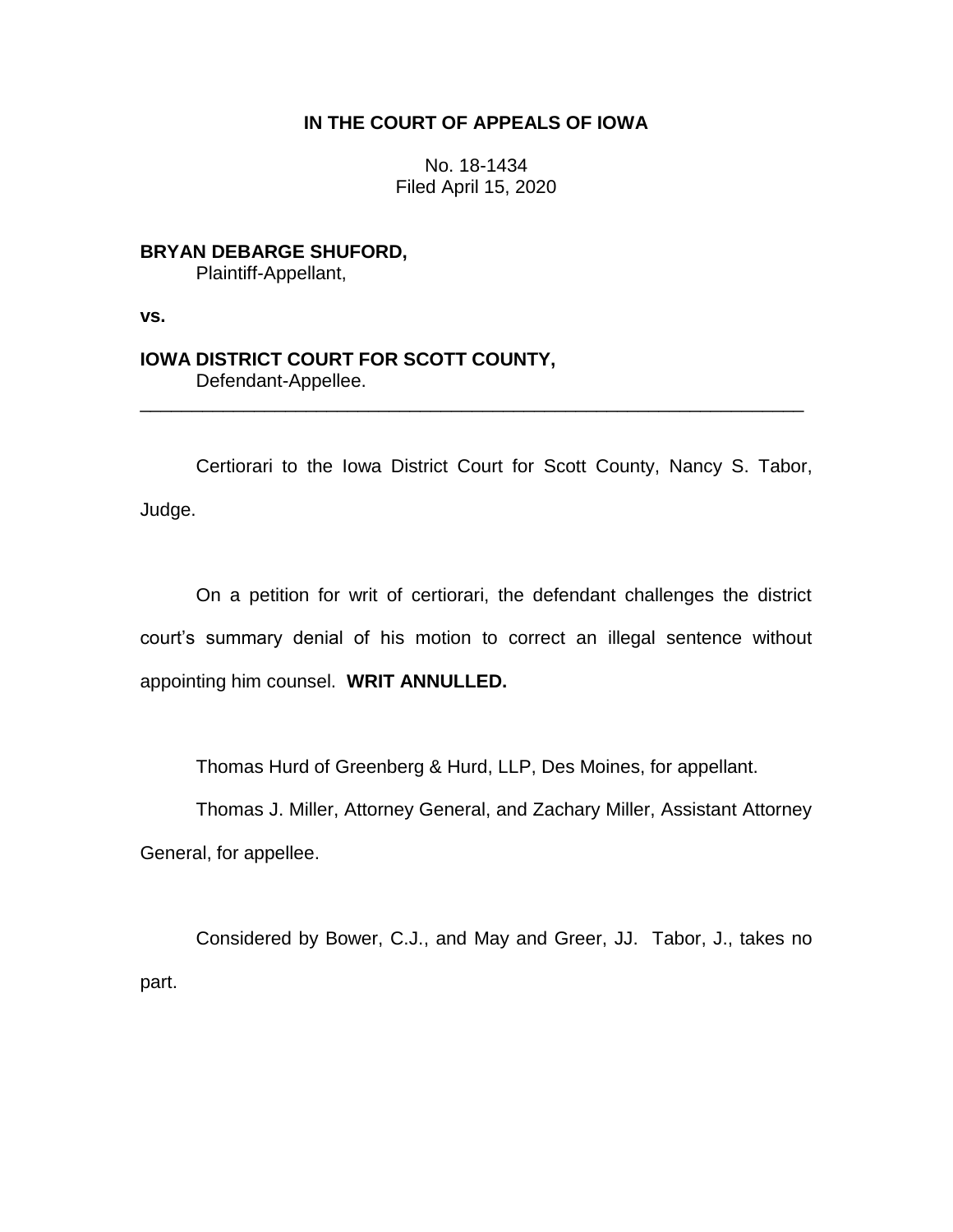**GREER, Judge.**

 $\overline{a}$ 

On petition for a writ of certiorari,<sup>1</sup> Bryan Shuford contends his statutory and constitutional right to counsel was violated by the district court when his pro se motion for illegal sentence and request for counsel was summarily denied by the district court without hearing and without appointing him an attorney. Fifteen years after his sentencing, he now appeals from the order denying his 2018 motion to correct his sentence. In *Jefferson v. Iowa District Court*, 926 N.W.2d 519, 524 (Iowa 2019), filed after the district court summarily denied Shuford's motion, the Iowa Supreme Court clarified that an indigent defendant has a right to counsel to advocate a motion to correct an illegal sentence. We must determine whether Shuford's motion and requested relief constitutes an attack on an illegal sentence, *see Goodwin v. Iowa District Court*, 936 N.W.2d 634, 644 (Iowa 2019), and, if so, whether *Jefferson* applies retroactively.

To answer these questions, we review the case process. On July 12, 2018, Shuford moved to correct an illegal sentence and requested court-appointed counsel.<sup>2</sup> The district court denied the motion without hearing and without the benefit of counsel for Shuford. In his self-filed motion, Shuford contended an eighteen year old should be afforded the sentencing limitations allowed for juveniles provided in *State v. Lyle*, 854 N.W.2d 378, 403–04 (Iowa 2014) (holding

<sup>&</sup>lt;sup>1</sup> Shuford filed a petition for writ of certiorari, which our supreme court granted before transferring the case to us.

<sup>2</sup> Shuford murdered a nine-year-old child with a stray bullet he fired. After a trial in 2003, Shuford was convicted of second-degree murder, willful injury, and intimidation. Sentenced in February 2003, he is serving a term not to exceed fifty years on the murder conviction and ten years on the other two crimes concurrent with each other but consecutive to the murder term. Seventy percent of the sentence term was to be mandatory.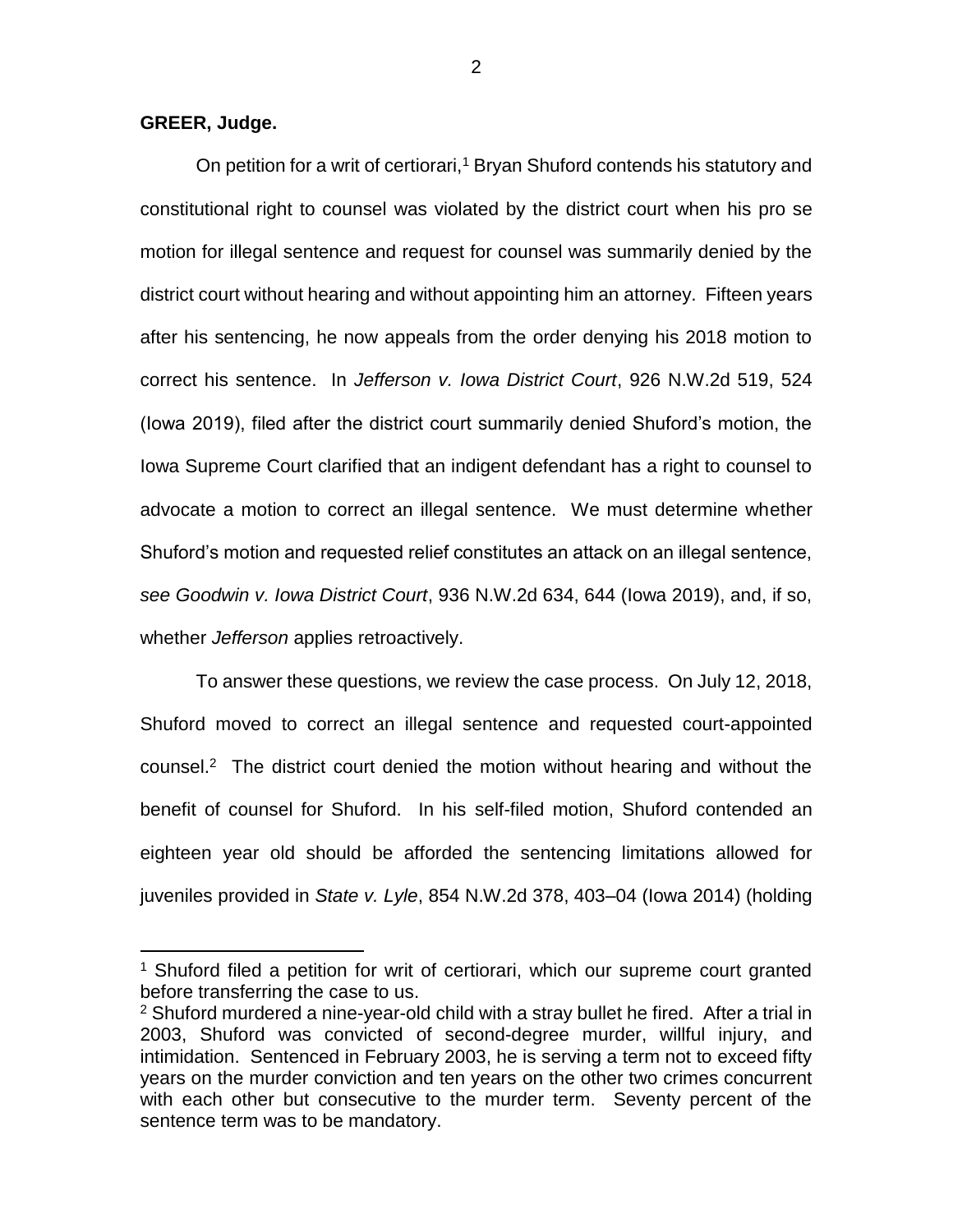that a mandatory minimum sentencing scheme is unconstitutional as applied to a juvenile conduct, and that this holding has "no application to sentencing laws affecting adult offenders"). Shuford was eighteen years old at the time of his crime and nineteen years old at sentencing.

In making his illegal-sentence claim, Shuford referenced arguments made in the *Lyle* dissent challenging studies cited by the majority. Shuford urged:

In *State v. Lyle* Justice Waterman made an attempt in his dissent (pg.16) but made a valid point in stating the court shouldn't stop at the age 18 but stay true to the study and go all the way to the age of 26. He states: "Will the majority stop here? Under the majority's reasoning, if the teen brain is still evolving, what about nineteen year olds? If the brain is still maturing into the mid-20s, why not prohibit mandatory minimum sentences for any offender under age twentysix?" I too now say "why not stay true to the studies conducted and referred to in the *Lyle* case?"

In the same motion, Shuford asked for an attorney to represent him.

In its two-page ruling, the district court addressed the clear case law authority of *Lyle* and the nature of Shuford's crimes and pronounced that the sentence was "within statutory guidelines and appropriate based on the offender's needs, the severity of the crime and the circumstances."

A challenge of an illegal sentence can be made at any time. *State v. Zarate*, 908 N.W.2d 831, 840 (Iowa 2018). The standard of review for constitutional issues is de novo. *State v. Harrison*, 914 N.W.2d 178, 187–88 (Iowa 2018). Questions of statutory interpretation are reviewed for correction of errors at law. *State v. Coleman*, 907 N.W.2d 124, 134 (Iowa 2018). The relevant statutory law is found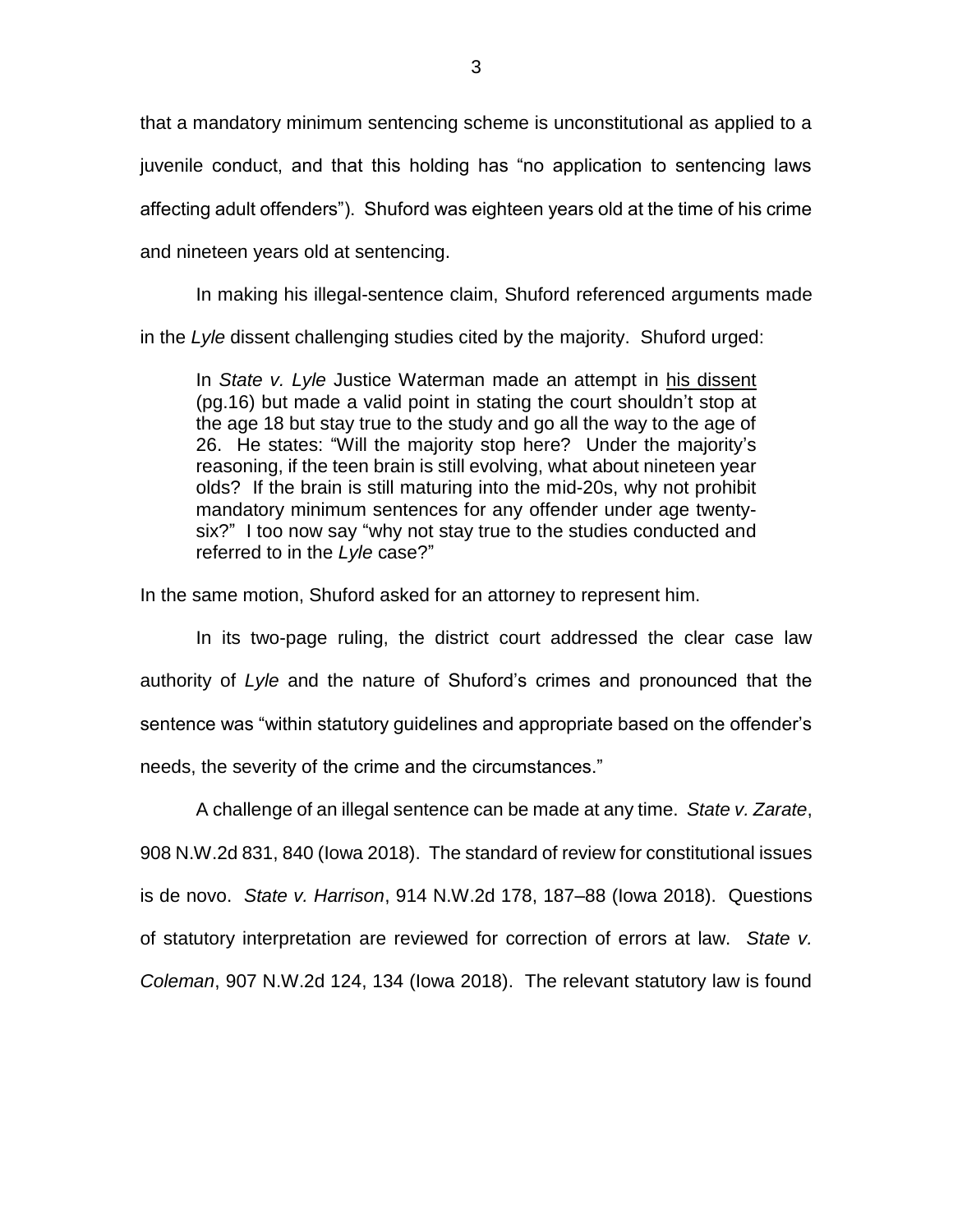at Iowa Rule of Criminal Procedure 2.28(1). $3$  In a case decided after Shuford's motion was denied, a combined motion to correct an illegal sentence and request

for appointed counsel was summarily denied, and our supreme court found,

A motion to correct illegal sentence is a stage of the original criminal case. It "takes place entirely in the context of [that case]." Such a motion is not filed as a separate action. Indeed, rule 2.24(1) authorizes it as one of the "[p]ermissible motions after trial." It is true that such a motion may be filed at any time. Still, it is not filed as a separate action but within the original criminal case. It is merely a "motion," not an "application," *see* Iowa Code § 822.3 (application for postconviction relief), or even a "petition," *see id.* § 910.7 (petition to modify plan of restitution or restitution plan of payment). Thus, we believe that under rule 2.28(1), [*State v.*] *Alspach*, [554 N.W.2d 882 (Iowa 1996),] and [*State v.*] *Dudley*, [766 N.W.2d 606 (Iowa 2009),] a right to counsel is triggered.

*Jefferson*, 926 N.W.2d at 524 (citations omitted).

Yet Shuford maintains the district court had no discretion and erred by failing to appoint him counsel. The State counters with several points. First, the State contends that since *Jefferson* came after the district court's denial of Shuford's combined motion, its ruling need not be applied here. Second, even if *Jefferson* applies retroactively, because Shuford's claim is meritless, a summary denial was warranted.

We recognize that illegal sentence claims can be baseless. *See Goodwin*,

936 N.W2d at 644. Simply because Shuford called his a motion to correct an illegal

 $\overline{a}$ 

<sup>3</sup> Iowa Rule of Criminal Procedure 2.28(1) provides:

*Representation*. Every defendant, who is an indigent person as defined in Iowa Code section 815.9, is entitled to have counsel appointed to represent the defendant at every stage of the proceedings from the defendant's initial appearance before the magistrate or the court through appeal, including probation revocation hearings, unless the defendant waives such appointment.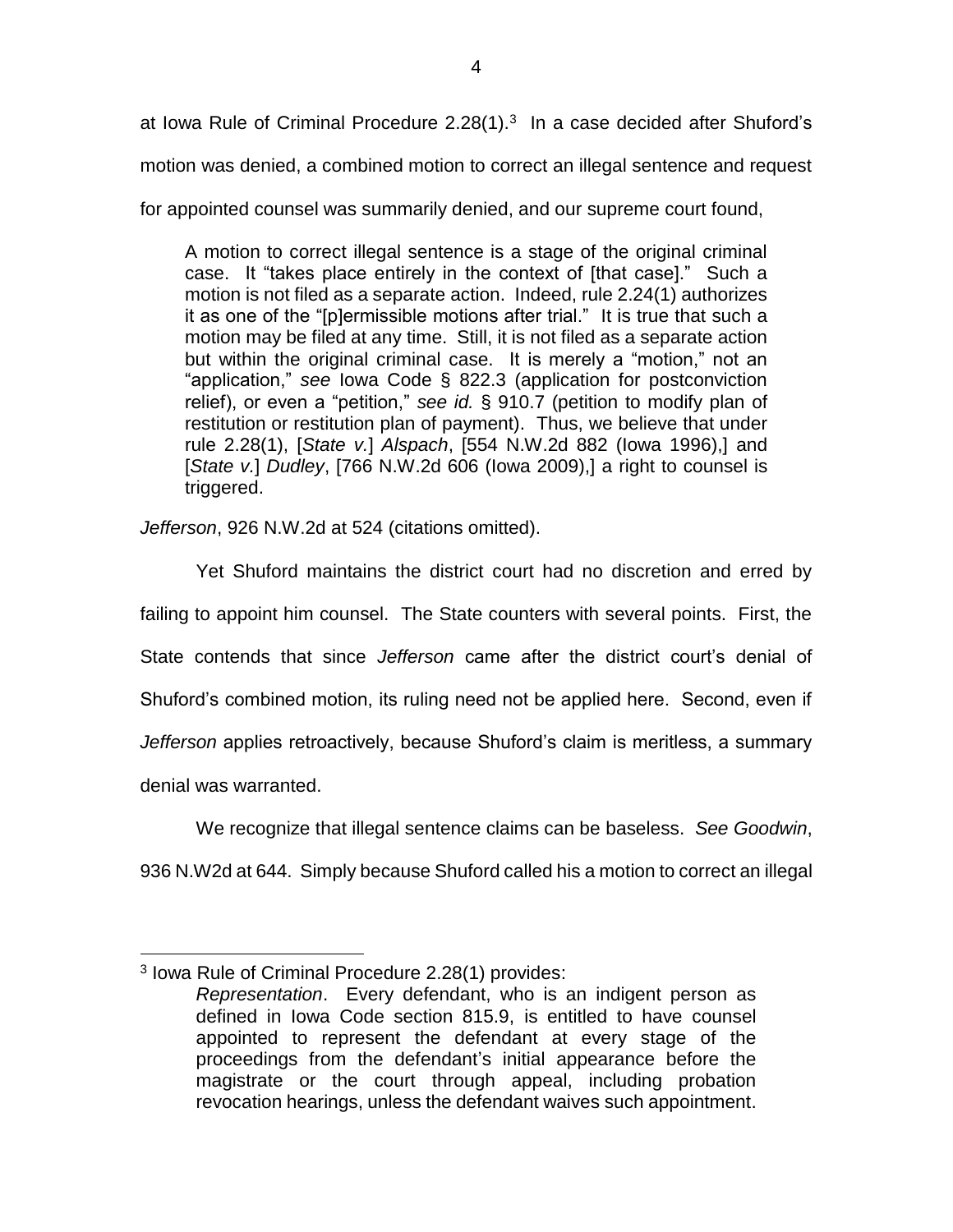sentence does not mean that is what it is. *See id.* at 644 ("Labels are not controlling"). Here Shuford filed a motion captioned "Motion to Correct Illegal Sentence" and pled, "As a juvenile offender [Shuford] requests to have the mandatory minimum term removed from his sentence, leaving only the term of years." There is nothing in the text of the Iowa Constitution prohibiting a district court from sentencing an adult to a mandatory minimum term of incarceration. But we recognize a proper motion to challenge "an illegal sentence includes claims that the court lacked the power to impose the sentence . . . , including claims that the sentence is outside the statutory bounds or that the sentence itself is unconstitutional." *State v. Bruegger*, 773 N.W.2d 862, 871 (Iowa 2009). Shuford's claim that his sentence is unconstitutional based on an expanded application of *Lyle* is a proper motion to correct an illegal sentence.

Yet we believe we may avoid the question of whether *Jefferson* applies retroactively. Shuford has counsel on this appeal and missing from his argument is any semblance of a valid claim that Shuford's sentence *is* illegal. Shuford does not challenge the substance of the district court's denial of his motion to correct and does not suggest how the result would have been different if he had been appointed counsel. Shuford's claim in his motion to correct—that *Lyle* should be extended to those who have reached majority—has been denied time and time again.<sup>4</sup> We fail to see how the appointment of counsel, either before the district

 $\overline{a}$ 

<sup>4</sup> Our supreme court has explicitly drawn the line at eighteen. *See Lyle*, 854 N.W.2d at 402–03; *see, e.g.*, *Swan v. State*[, No. 17-0877, 2018 WL 6706212, at](https://1.next.westlaw.com/Link/Document/FullText?findType=Y&serNum=2047162200&pubNum=0000999&originatingDoc=Ife5f697078aa11e981b9f3f7c11376fd&refType=RP&originationContext=document&transitionType=DocumentItem&contextData=(sc.Keycite))  [\\*3 \(Iowa Ct. App. Dec. 19, 2018\);](https://1.next.westlaw.com/Link/Document/FullText?findType=Y&serNum=2047162200&pubNum=0000999&originatingDoc=Ife5f697078aa11e981b9f3f7c11376fd&refType=RP&originationContext=document&transitionType=DocumentItem&contextData=(sc.Keycite)) *State v. Hall*[, No. 17-0570, 2018 WL 4635685,](https://1.next.westlaw.com/Link/Document/FullText?findType=Y&serNum=2045599821&pubNum=0000999&originatingDoc=Ife5f697078aa11e981b9f3f7c11376fd&refType=RP&originationContext=document&transitionType=DocumentItem&contextData=(sc.Keycite))  [at \\*5 \(Iowa Ct. App. Sept. 26, 2018\);](https://1.next.westlaw.com/Link/Document/FullText?findType=Y&serNum=2045599821&pubNum=0000999&originatingDoc=Ife5f697078aa11e981b9f3f7c11376fd&refType=RP&originationContext=document&transitionType=DocumentItem&contextData=(sc.Keycite)) *Nassif v. State*[, No. 17-0762, 2018 WL](https://1.next.westlaw.com/Link/Document/FullText?findType=Y&serNum=2044920833&pubNum=0000999&originatingDoc=Ife5f697078aa11e981b9f3f7c11376fd&refType=RP&originationContext=document&transitionType=DocumentItem&contextData=(sc.Keycite))  [3301828, at \\*1 \(Iowa Ct. App. July 5, 2018\);](https://1.next.westlaw.com/Link/Document/FullText?findType=Y&serNum=2044920833&pubNum=0000999&originatingDoc=Ife5f697078aa11e981b9f3f7c11376fd&refType=RP&originationContext=document&transitionType=DocumentItem&contextData=(sc.Keycite)) *State v. Wise*[, No. 17-1121, 2018 WL](https://1.next.westlaw.com/Link/Document/FullText?findType=Y&serNum=2044547635&pubNum=0000999&originatingDoc=Ife5f697078aa11e981b9f3f7c11376fd&refType=RP&originationContext=document&transitionType=DocumentItem&contextData=(sc.Keycite))  [2246861, at \\*3 \(Iowa Ct. App. May 16, 2018\);](https://1.next.westlaw.com/Link/Document/FullText?findType=Y&serNum=2044547635&pubNum=0000999&originatingDoc=Ife5f697078aa11e981b9f3f7c11376fd&refType=RP&originationContext=document&transitionType=DocumentItem&contextData=(sc.Keycite)) *Smith v. State*[, No. 16-1711, 2017](https://1.next.westlaw.com/Link/Document/FullText?findType=Y&serNum=2042295807&pubNum=0000999&originatingDoc=Ife5f697078aa11e981b9f3f7c11376fd&refType=RP&originationContext=document&transitionType=DocumentItem&contextData=(sc.Keycite))